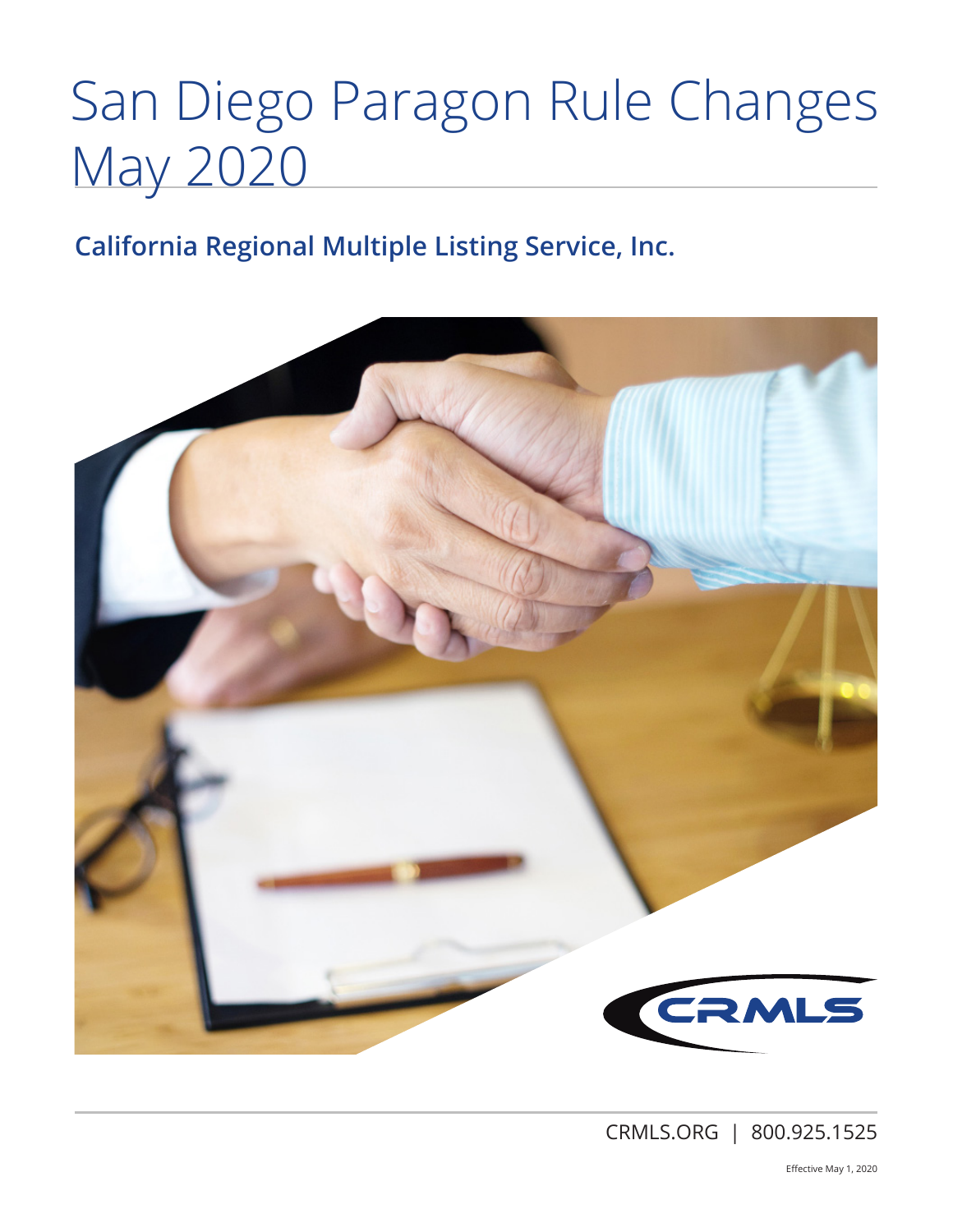# **SAN DIEGO PARAGON RULE CHANGES – MAY 2020**

## **Citation Policy Changes:**

Update summary on Rule 7.5: Failure to Timely Input a Required Listing Failure to Input Listing in MLS or Register Property

Modify fine amount for Rule 7.5: \$500 1% of the list price with minimum fine of \$500 not to exceed \$2,500

Modify Warning for Rule 7.5: No Yes

Add Rule 7.5.1: Failure to Submit Listing to MLS Upon Marketing a Property

Add fine amount for Rule 7.5.1: 1% of the list price with minimum fine of \$500 not to exceed \$2,500

Add Warning for Rule 7.5.1: Yes

Add Rule 7.6: Marketing or no written permission on a No Cooperation Listing

Add fine amount for Rule 7.6: 1% of the list price with minimum fine of \$500 not to exceed \$2,500

Add Warning for Rule 7.6: Yes

Add a second summary for Rule 9.8: Showing of a Coming Soon or Withdrawn Listing

Add a fine amount for Rule 9.8 (Coming Soon): 1% of the list price with minimum fine of \$500 not to exceed \$2,500

Add Warning for Rule 9.8 (Coming Soon): Yes

Remove Warning from Rule 10.1: Warning Yes No

#### **Rules and Regulations Changes:**

#### **Addition of new:**

**7.5.1 Mandatory Submission upon Marketing.** Within one (1) business day of marketing or advertising a property to any member of the public, the Listing Broker must submit the property into the MLS for cooperation with other MLS participants. Marketing and advertising includes, but is not limited to, any information about the property or its availability for sale displayed on any: signs, websites, social media, brokerage or franchise operated websites, communications (verbal or written), multi-brokerage or franchise listing sharing networks, flyers or written material, or on any applications available to the public, or by conducting an open house. Any individual or entity that has signed within the previous year a Disclosure Regarding Real Estate Agency Relationship form in compliance with CA Civil Code section 2079.16 that identifies the Listing Broker shall not be considered a "member of the public" under this rule.

#### **Revisions to:**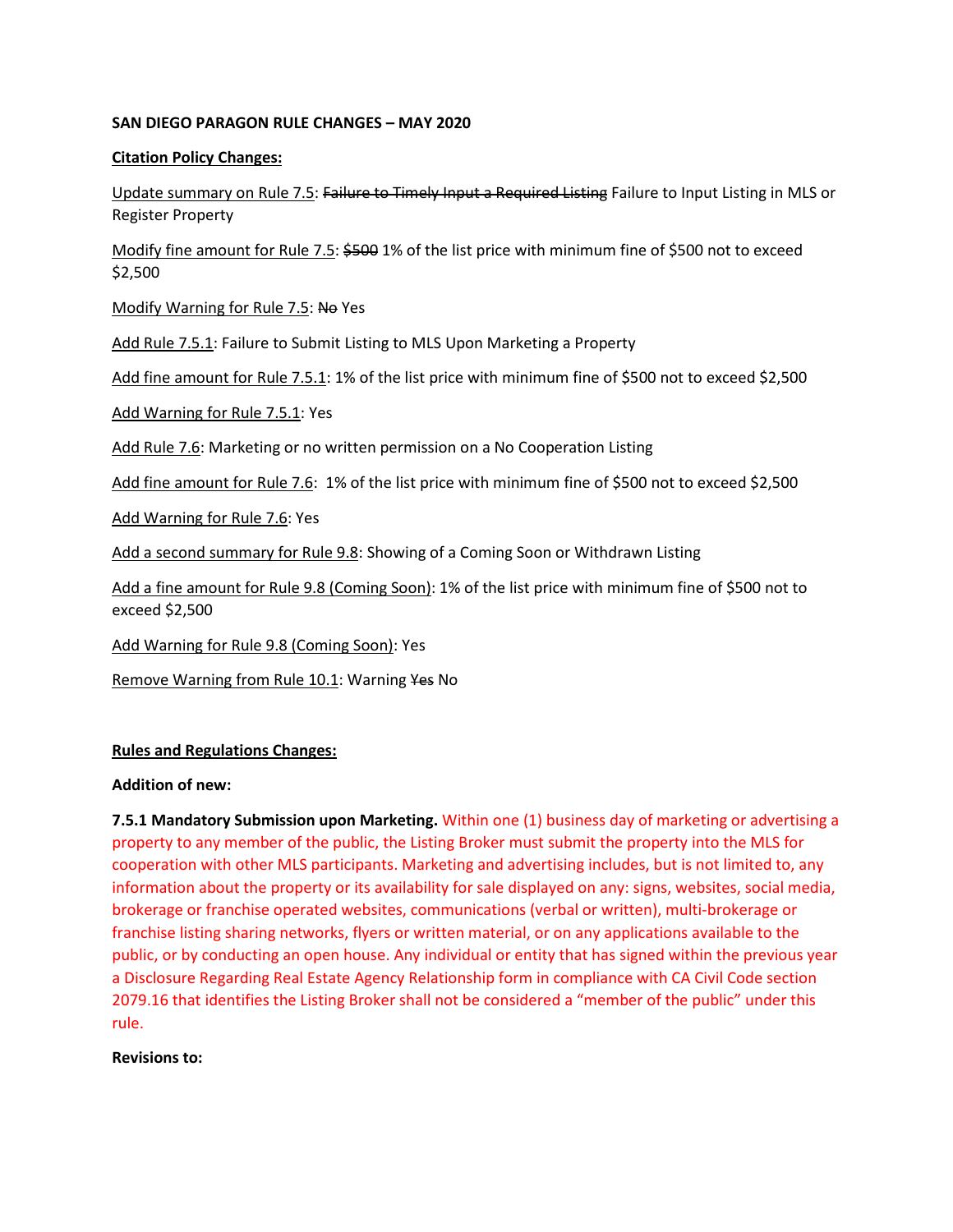**2. PURPOSE.** CRMLS's Multiple Listing Service is a means by which authorized MLS Broker participants establish decide to cooperate with one another for the benefit of each of their respective clients by establishing legal relationships with other participants by making a blanket unilateral contractual offer of compensation and cooperation to other Broker participants; by which information is accumulated and disseminated to enable authorized participants to prepare appraisals and other valuations of real property for bona fide clients and customers; by which participants engaging in real estate appraisal contribute to common databases; and is a facility for the orderly correlation and dissemination of listing information among the participants so that they may better serve their clients, customers, and the public. Acceptance of the offered compensation is determined by the Buyer Broker's performance as a procuring cause of the sale or lease consistent with these Rules.

**7.5 Mandatory Submission Delivery of Listing Agreement.** Broker participants shall electronically input or deliver listing input forms, of exclusive right to sell or exclusive agency listings on one or four units residential property and vacant lots located within the territorial jurisdiction of CRMLS, the combined territorial jurisdiction of all Shareholder Association to the MLS within forty eight (48) hours after all necessary signatures of the seller(s) have been obtained on the listing. Only those listings of property that are within the territorial jurisdiction of CRMLS of which the associations are a part must be submitted. Open listings or listings of Property located outside the CRMLS service area (see § 7.7) will be accepted if submitted voluntarily by a broker participant but are not required by the service.

**7.6 Exempted Listings No Cooperation Listings.** If the seller in writing refuses to permit the property listing to be disseminated marketed or advertised as defined by Rule 7.5.1, and also instructs the participant to not disseminate the listing in the MLS for cooperation by the service, the participant shall submit to the service an authorization to exclude listing (see Appendix C)(see CAR Form SELM) from the MLS signed by the seller within forty-eight (48) hours after all necessary signatures of seller(s) have been obtained on the listing.

**9.8 Availability to Show or Inspect.** Listing Brokers shall not misrepresent the availability of access to show or inspect a listed property. For any property in which Listing Broker selected a status of Coming Soon or Withdrawn, Listing Broker represents that the property shall have no showings or tours, whether conducted by Listing Broker or otherwise, until such time as the Property is placed in the Active status.

# **10.7 Statuses.**

# **On-Market Statuses**

Active: A valid listing contract exists and no offer (with or without contingencies) has been accepted. Property is available for showings. This is an On-Market Status.

Coming Soon: A valid listing contract exists, and no offer has been accepted. The Listing Broker is in possession of a seller signed instruction to submit the listing as "Coming Soon". Marketing and Advertising as defined in Rule 7.9 is permitted and shall include language that the property is "Coming Soon" and shall include the date the property will become

Contingent: Matches criteria of MLS Rule 10.1.1 Offer has been accepted contingent on the sale of the buyer's property with 72 hour first right of refusal or offer has been submitted to lender or REO. This is an On-Market Status.